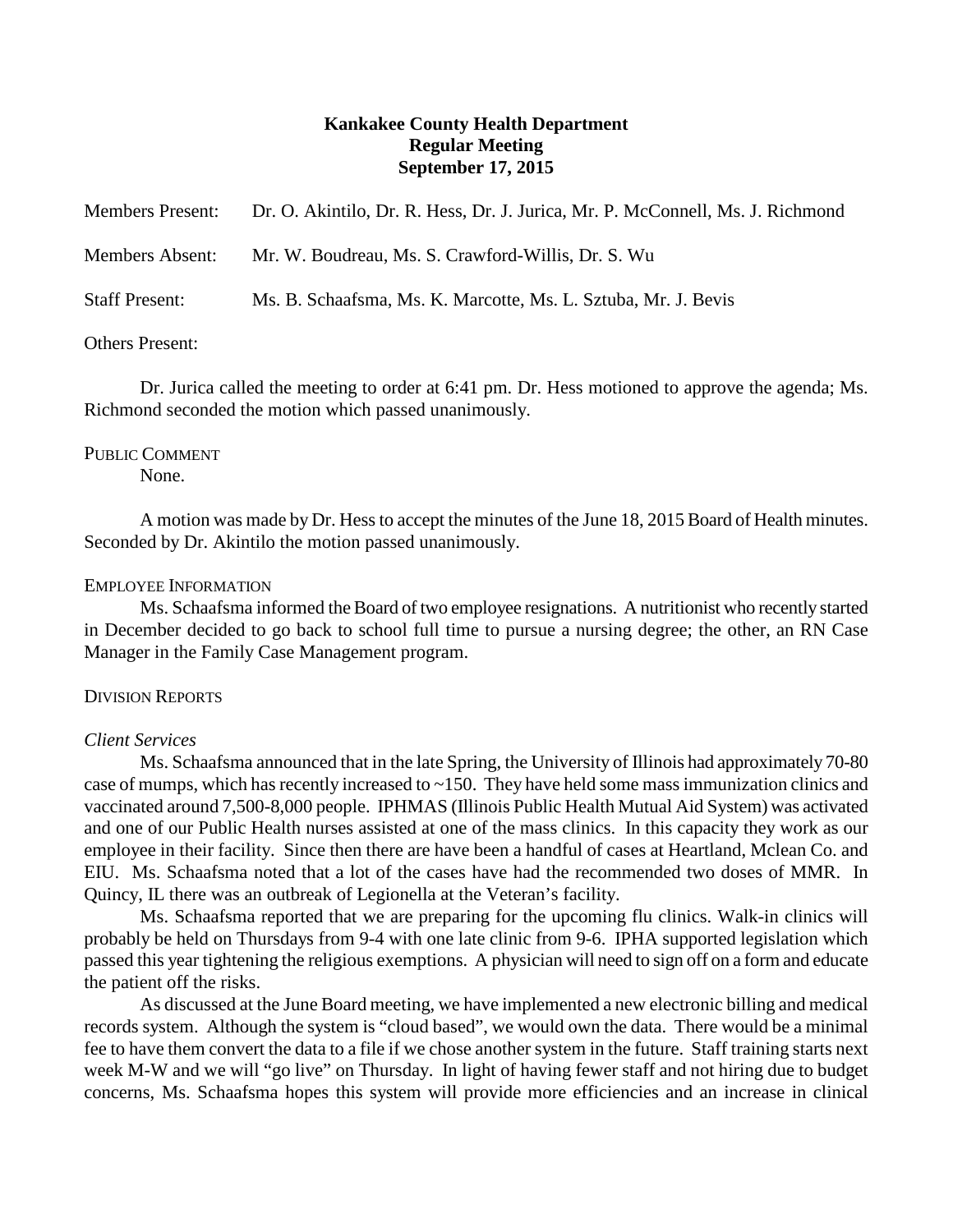services revenue which is not from a grant resource. We continue to increase the number of insurance and managed care companies that we can bill for services.

## *Environmental Health*

Mr. Bevis noted that it has been some time since we have increased the food program fees. Information regarding a proposed food license fee schedule was distributed and discussed. Current annual fees for High, Medium, and Low Risk food establishments are \$250, 200, and \$150 respectively. Mobile food units and plan review fees for these categories follow the same schedule. Mr. Bevis asked the Board to approve the following fee schedule as presented: High Food Establishment, Mobile Food Unit, and Plan Review fees: High - \$350.00, Medium - \$300.00, and Low - \$200.00. A chart was presented showing comparable county's fees averaging of \$446.00, \$326.00 and \$217.00 for High, Medium, and Low risk facilities.

Mr. Bevis explained that currently plan reviews are needed for all new food establishments. However, sometimes this may be just a change of ownership without extensive remodeling, etc. It is proposed to charge \$100.00 in these circumstances, in lieu of a full plan review for all categories.

Also proposed was an increase to the late charges for food establishment licenses that are not submitted by January 15 (\$25.00 to \$50.00) or by January 31 (\$50.00 to \$100.00).

In addition, some revision to the current language in the Kankakee County Health Department ordinance is needed regarding classification. Currently the language states that low risk facilities need to be inspected "one time annually". This would be changed to "shall receive one inspection every two years" to be in alignment with the local health protection grant rules. It is anticipated that we will continue the current practice of a yearly inspection, but would give us some freedom if it is not required. Currently high risk facilities receive three inspections a year as they are at the greatest risk for foodborne illness. Medium risk facilities (generally have no leftovers that need to be reheated) receive once inspection per year. Low risk facilities (generally pre-packaged items) need to be inspected every other year, but an assessment is submitted to make sure their risk is still the same.

These changes would be effective with the 2016 food license and if approved, be brought to the County Board for approval at the November meeting. Mr. McConnell motioned to approve the changes as presented. Seconded by Dr. Akintilo, the motion passed unanimously.

# *Health Promotion/Community Outreach and Planning*

None.

# ADMINISTRATIVE REPORTS

### *Financial Status*

Ms. Schaafsma presented the June, July, and August 2015 financial reports for approval. At the end of June, 58.3% of the year, we have received 41.26% of the revenue and allocated 57.77% of the expenses. At the end of July 2015, 66.6% of the year, we have received 58.29% of the revenue and allocated 65.19% of the expenses. At the end of August 2015, 75% of the year, we have received 63.07% of the revenue and allocated 73.08% of the expenses. Ms. Schaafsma noted that we are staying within projected expenses, but continue to at 12-15% below in revenue. Dr. Akintilo motioned to approve the financial reports. Seconded by Dr. Hess the motion passed unanimously.

The State has yet to approve a budget, which means we will not receive those contracted grant monies for approximately 1.8 million dollars. We have been paid completely for the grant year ending June